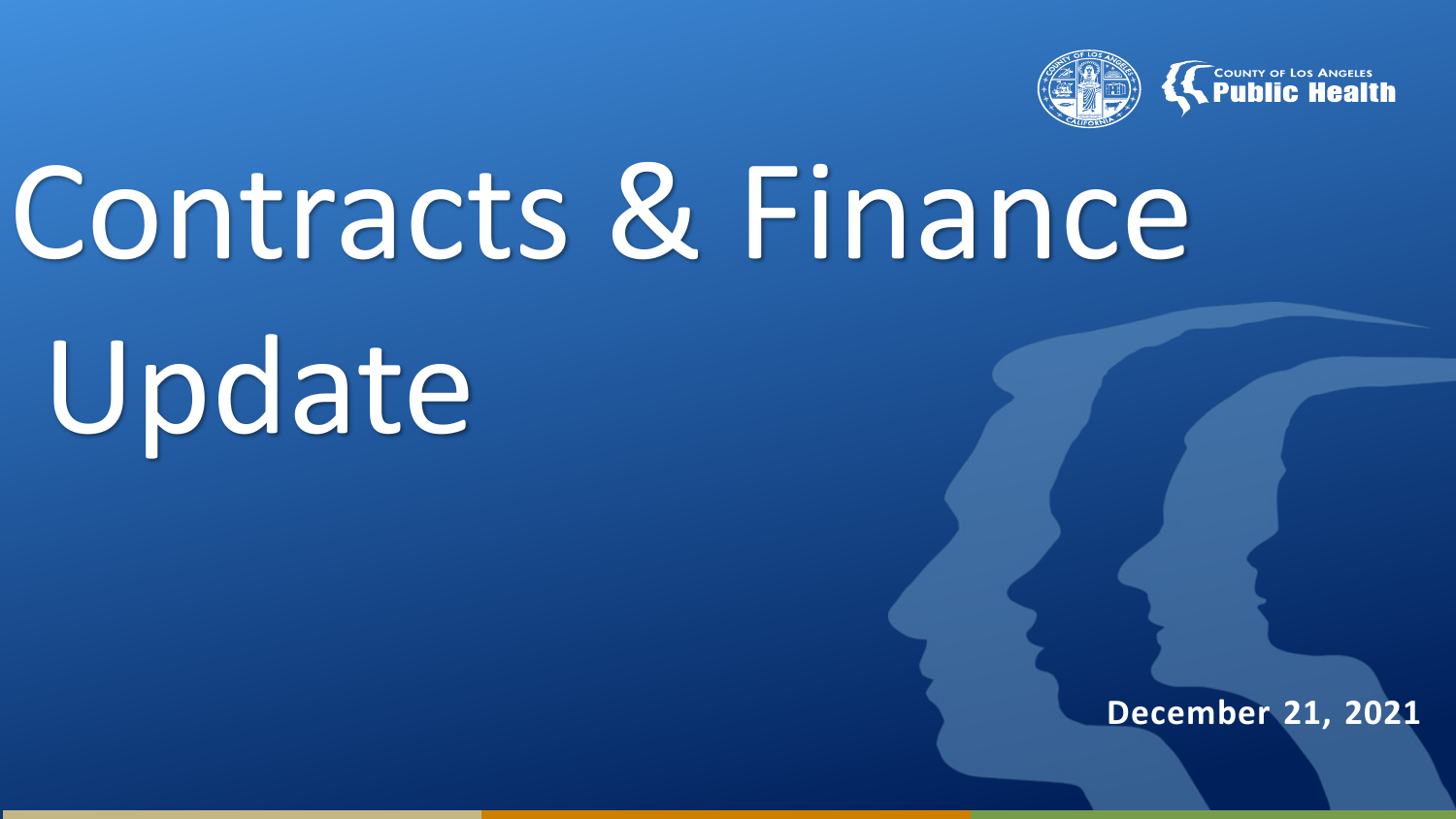

# *Contracts & Finance Update*

# **Overview**

- Funding Increase Requests
- Compliance Update
- New Vaccination Certification Requirement
- Cost Report Update
- Upcoming Bulletins and Information Notices

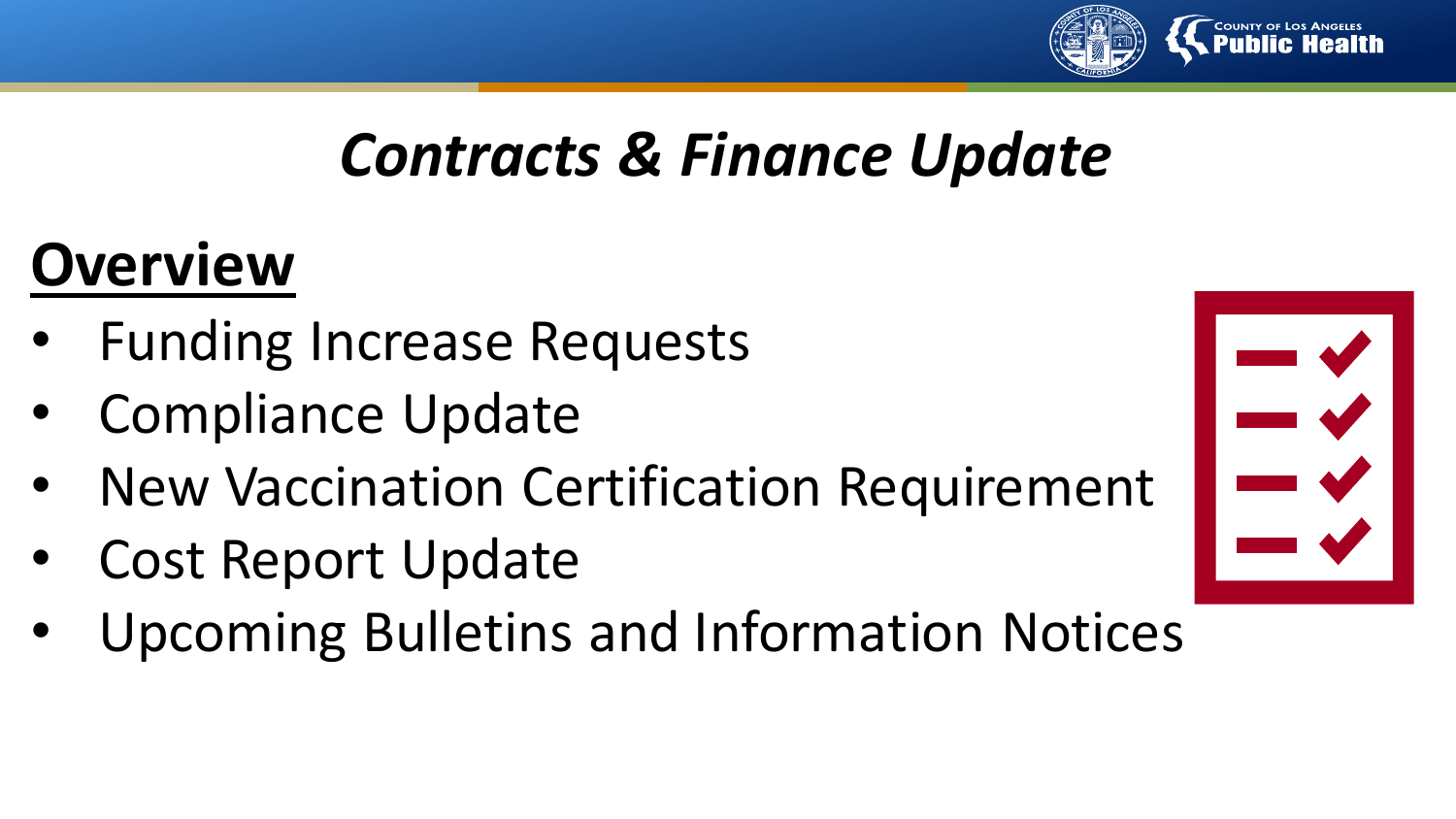

# *Contracts & Compliance Update* **Requesting Funding Increases**

| <b>PERFORMANCE</b>                                                                                                         | <b>UTILIZATION</b>                                                                                                                                 | <b>NEED</b>                                                                                                                             |
|----------------------------------------------------------------------------------------------------------------------------|----------------------------------------------------------------------------------------------------------------------------------------------------|-----------------------------------------------------------------------------------------------------------------------------------------|
| No unresolved non-<br>compliance issues.<br>No chronic<br>deficiencies on<br>recent reports.<br>Responsive on<br>requests. | At least 70% of<br>current contract<br>amount.<br>No outstanding<br>unpaid balances.<br>Past utilization of<br>contracts and<br>services provided. | Clear evidence there<br>is need for<br>additional services in<br>given community.<br>Network need of<br>additional services in<br>area. |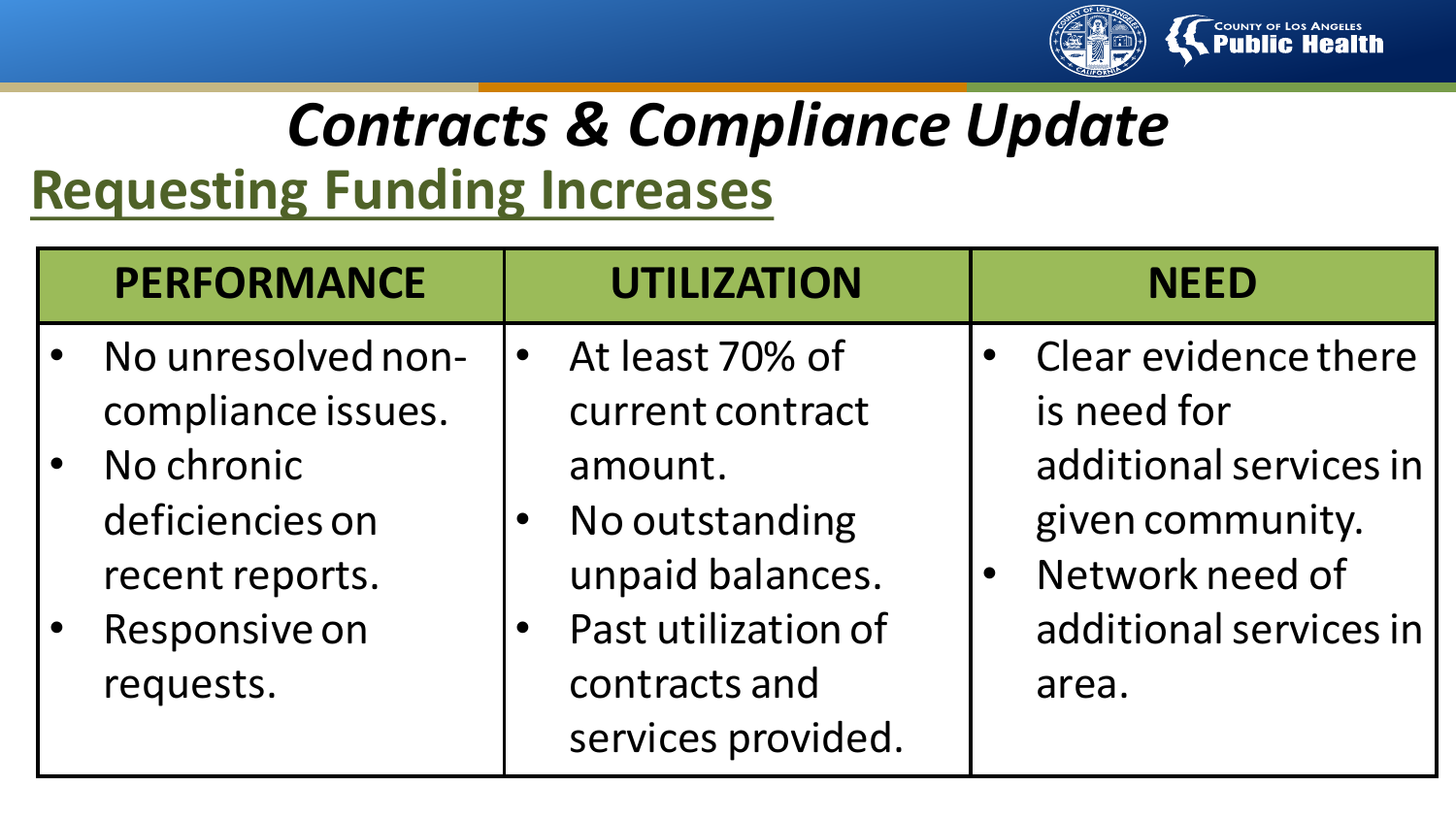

# *Contracts & Compliance Update*

## **Compliance Update**

- CPA will begin conducting programmatic monitoring.
- Primary Providers: Review will be done via Sage.
- Secondary Providers: Requests were sent out by CPA, please return requested items by January 15<sup>th</sup>
- Use of Secure File Transfer Protocol (SFTP)
- Contact CPA for more information.

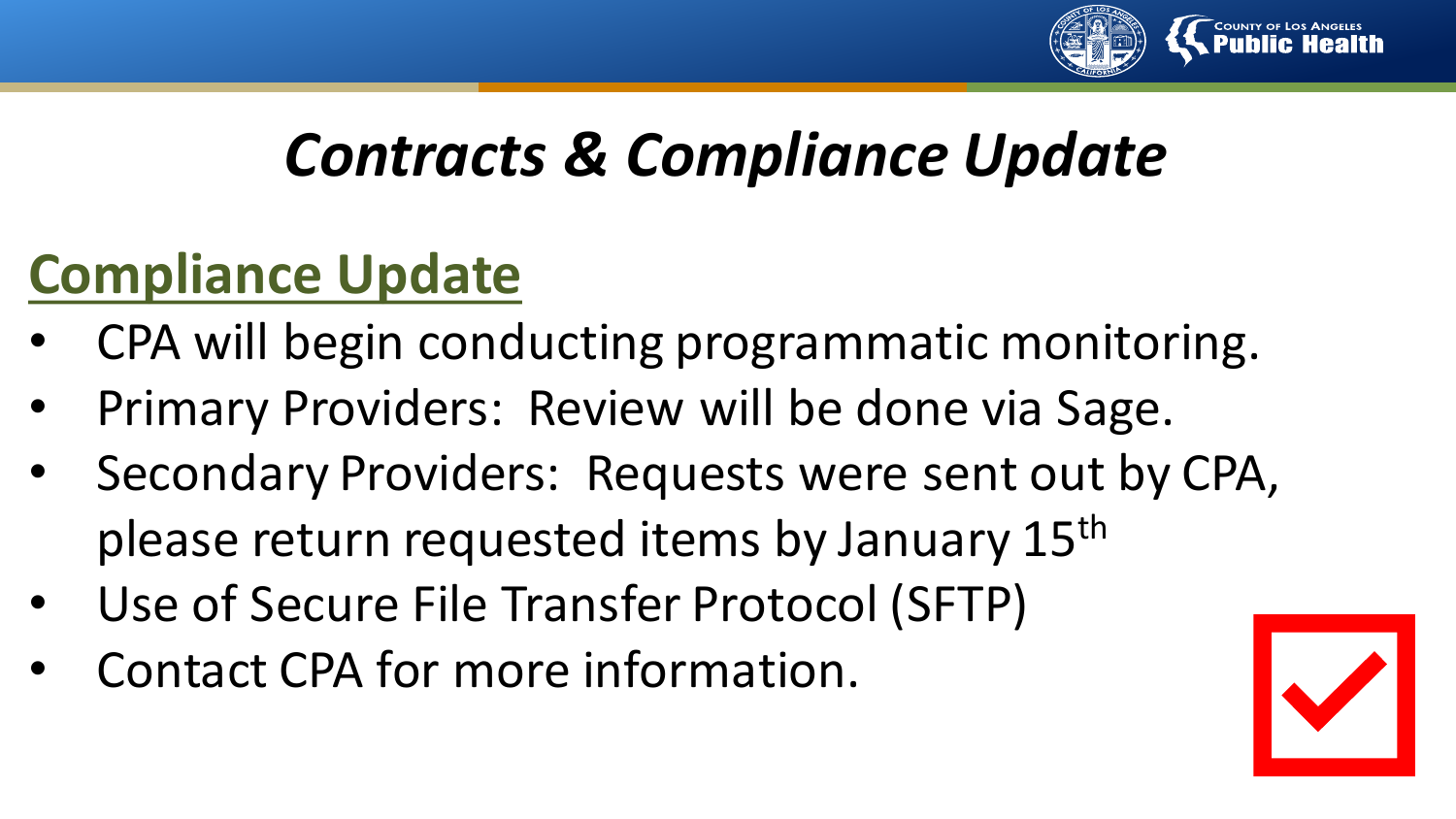

# *Contracts & Compliance Update*

#### **New Vaccination Certification Requirements**

- On December 7, 2021, the County BOS adopted an urgency ordinance establishing a vaccine mandate impacting all SAPC Contracted Providers.
- All staff working under a County contract:
	- Must be fully vaccinated or
	- Ensure weekly testing for any unvaccinated staff that have been granted a valid medical or religious exemption.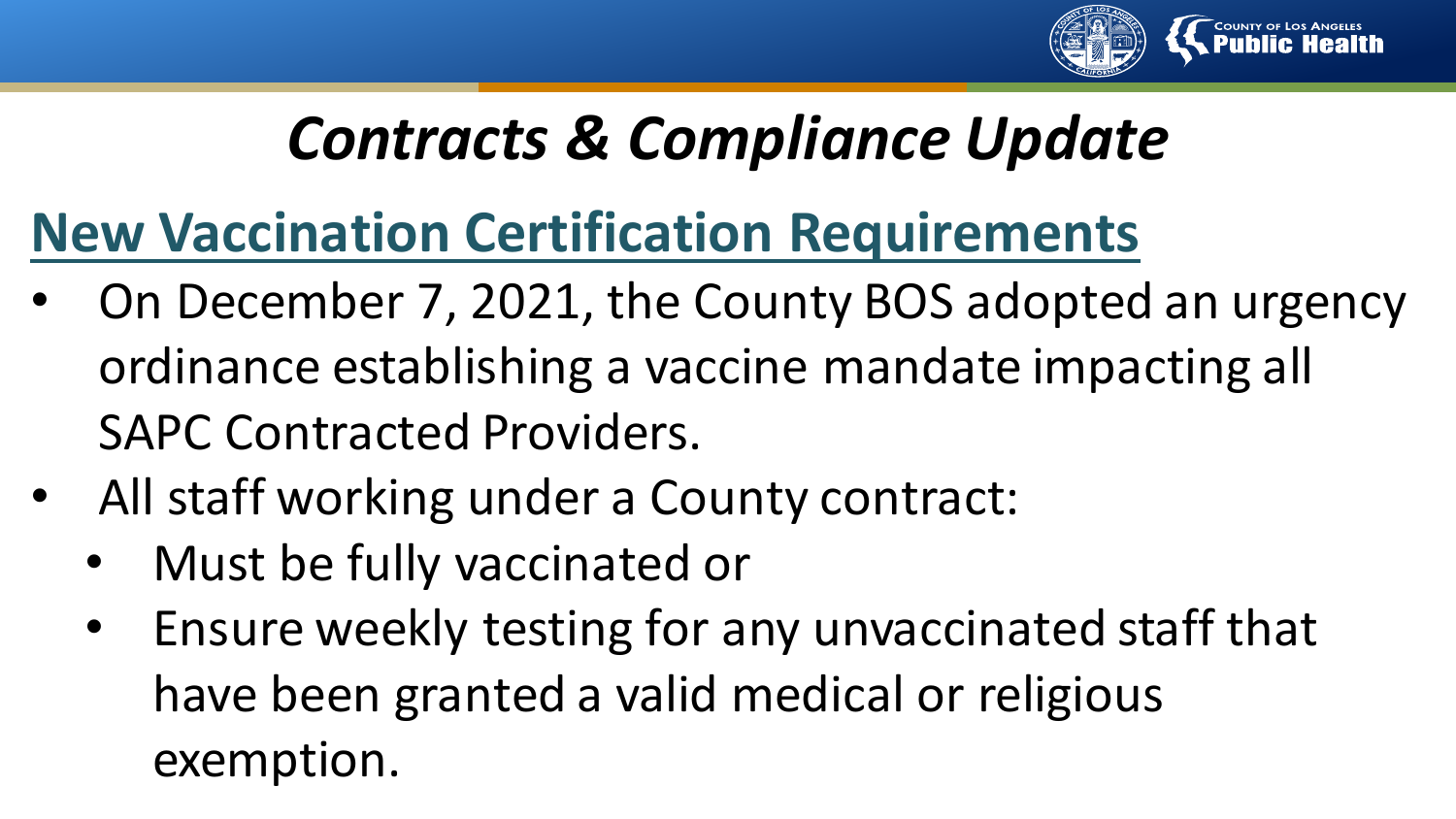

# *Contracts & Compliance Update*

#### **New Vaccination Certification Requirements**

- Any staff that is not fully vaccinated or tests weekly may not provide services under any LA County Contract.
- All contracted providers must submit a completed and signed Certification of Compliance. Must be signed by authorized individual.
- Must be returned **by January 1, 2022**. **Non-compliance** will be considered a **breach of contract**.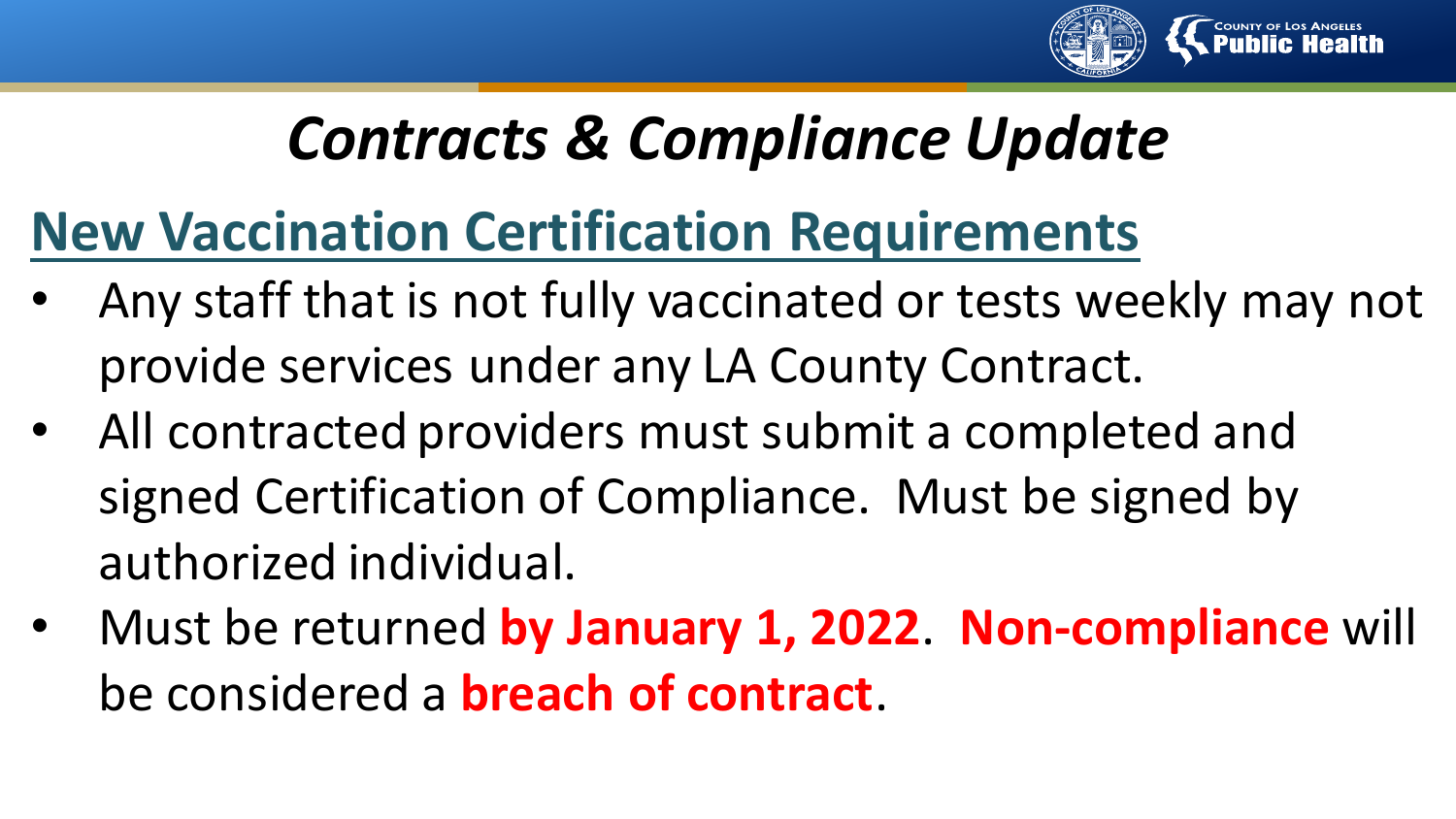

## *Finance Services Update*

## **Fiscal Year 18-19 Cost Reporting**

SAPC working with providers to resubmit all denials that can be fixed and replaced.

- Providers must resubmit these claims: Jan. 31, 2022
- New Data for Providers: March 1, 2022
- **Cost Reports due to SAPC: March 15, 2022**

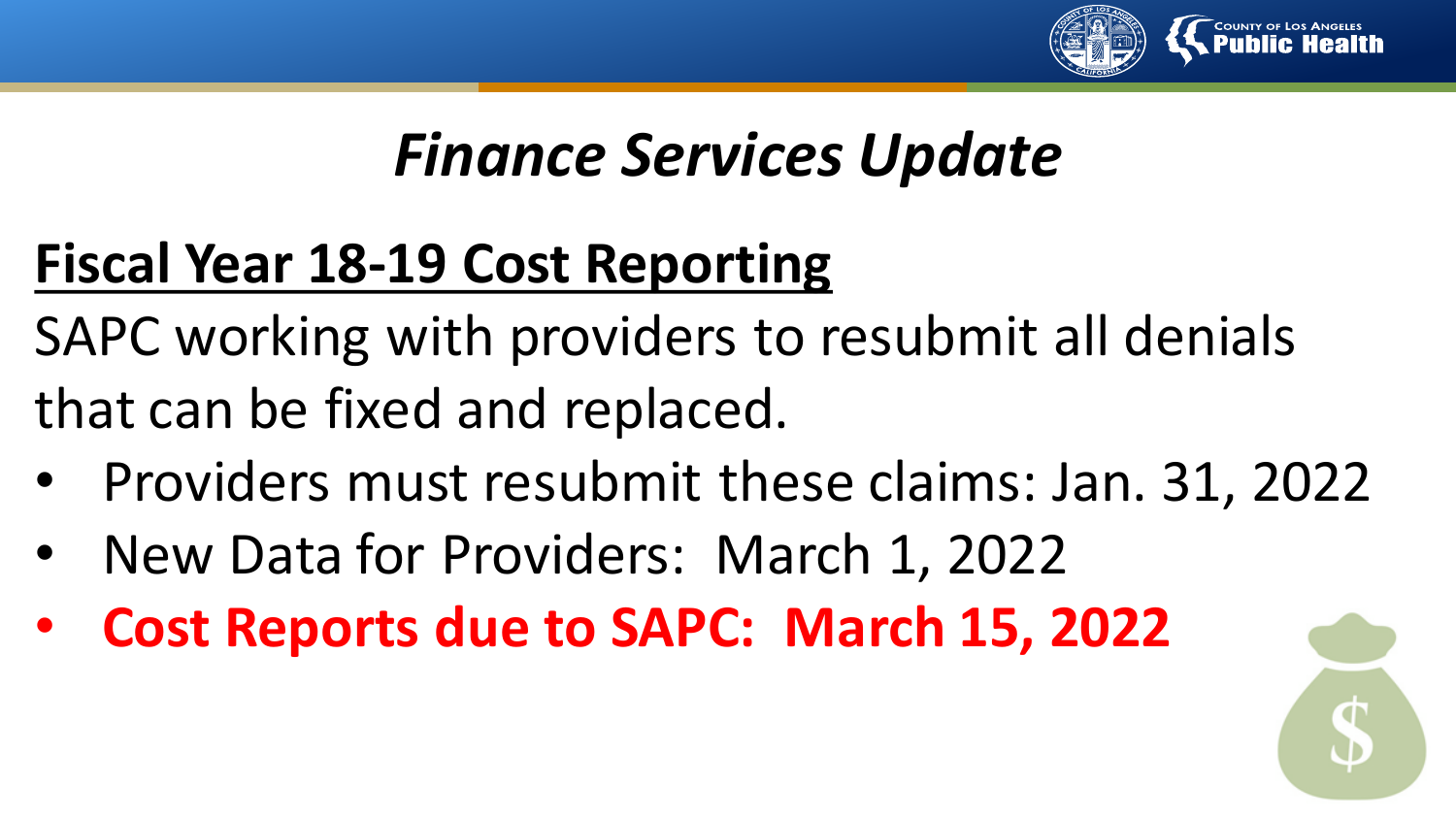

# *Finance Services Update*

## **FY 18-19 Cost Report –** *What to do now?*

- Continue to resolve claims and resubmit.
- Complete & resolve 18-19 Cost Report Forms.
- Reach out to assigned Cost Report staff for assistance, as needed.

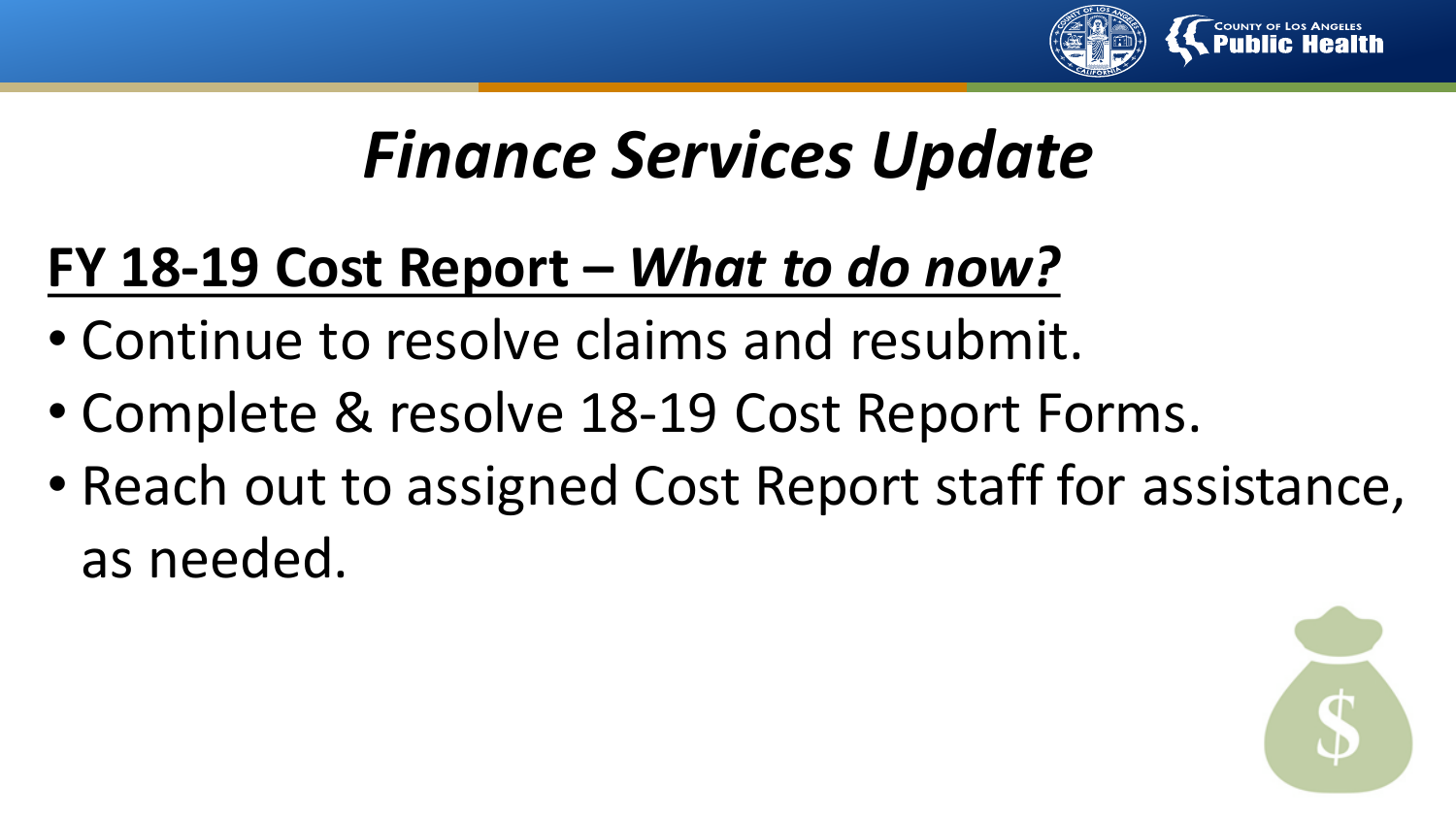

# *Finance Services Update*

## **Provisional Cost Reporting Process**

- To be implemented in 2022
- To be completed annually, every July December.
- Provider insight into costs and highlight allowable modifications.
- Facilitate DHCS Cost Reporting process.
- Bulletin to be released early 2022.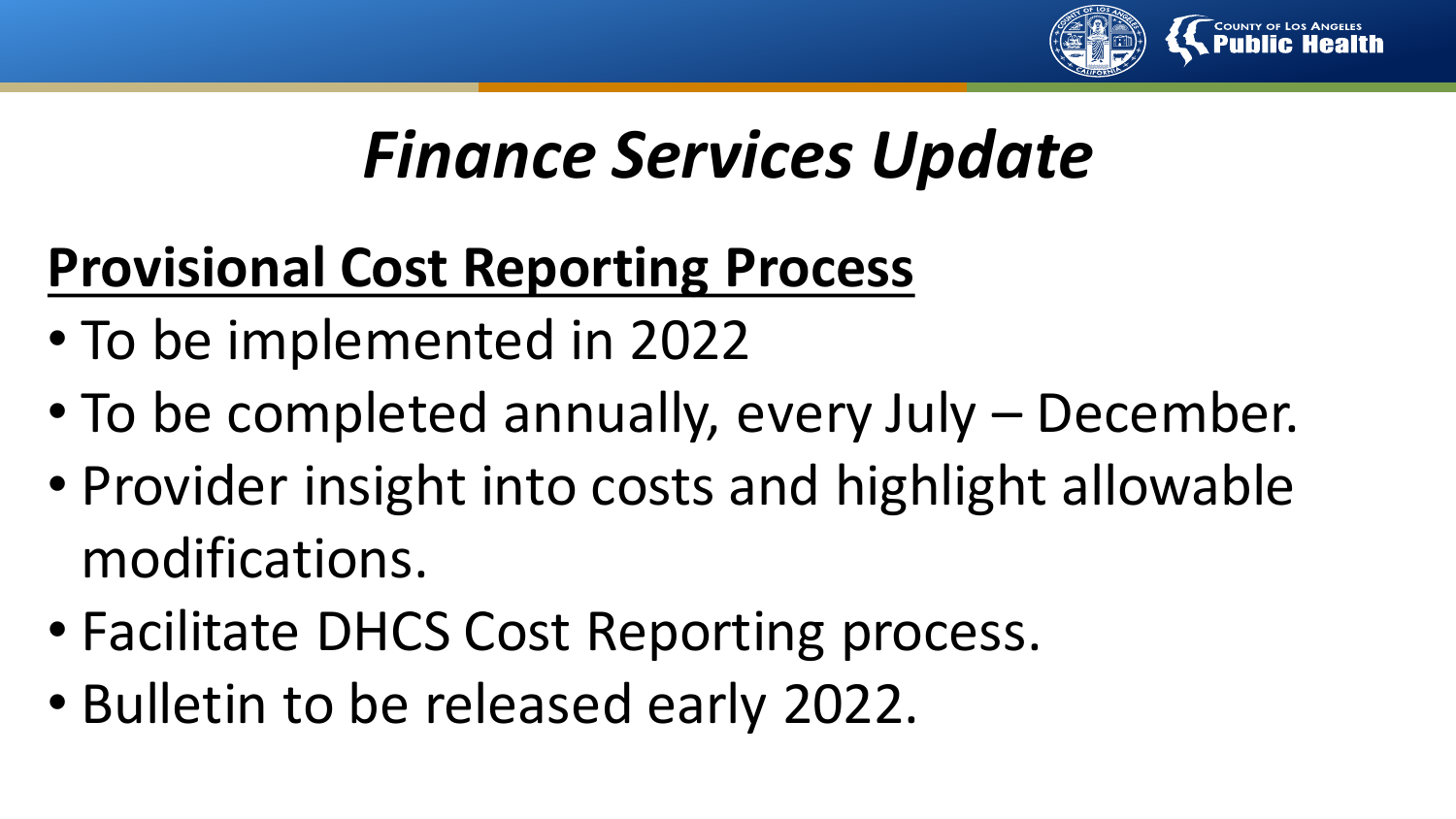

# *Contracts & Finance Update*

# **Upcoming Bulletins and Information Notices**

- **NEW:** Contract Amendment Request
	- Provides guidance on how to request contract changes.
- **NEW:** Cost Reporting
	- Describes new cost reporting process and requirements.
- **REVISED:** COVID-19 Response
- **REVISED:** COVID-19 Vaccination Requirements & Responsibilities